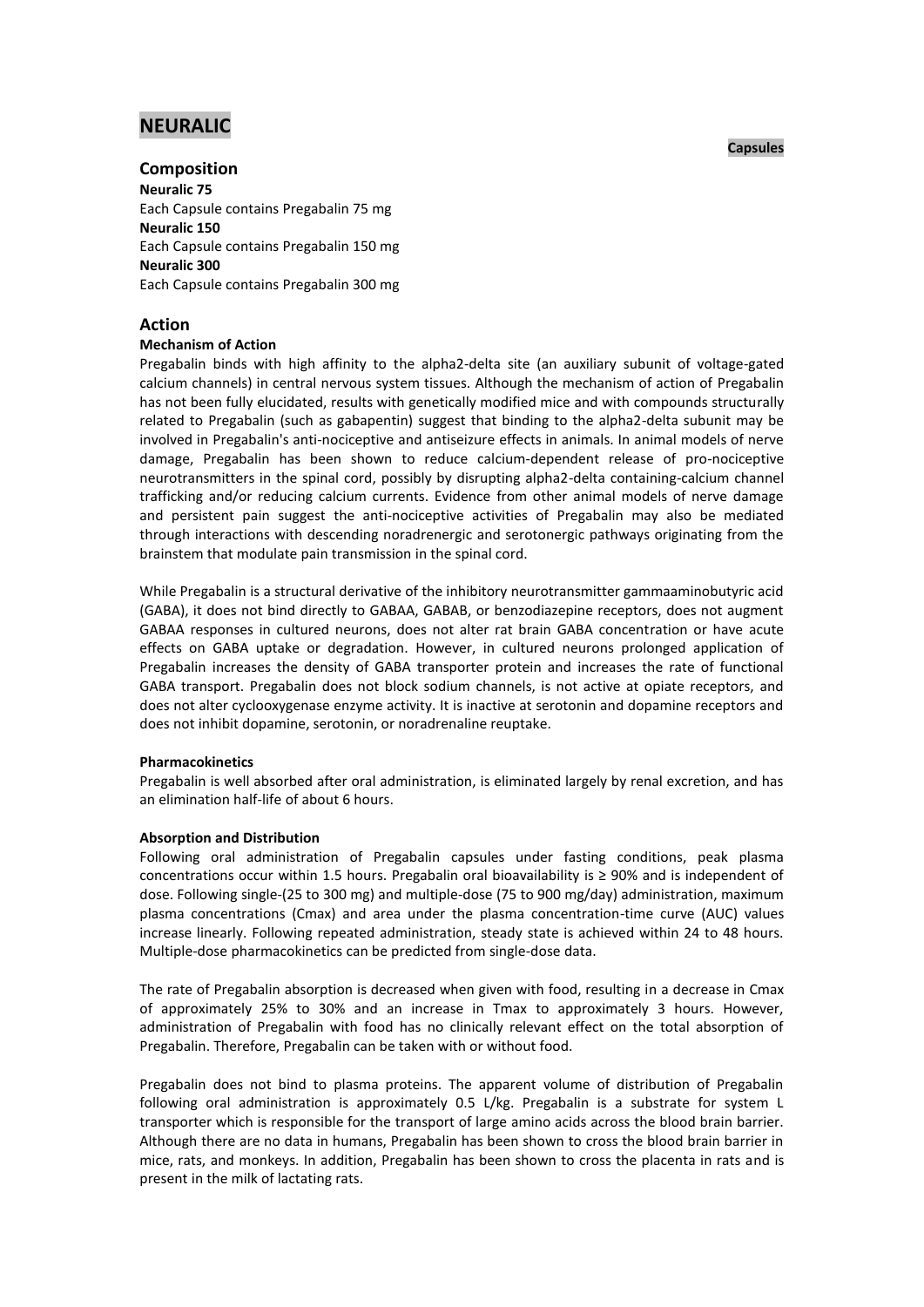## **Metabolism and Elimination**

Pregabalin undergoes negligible metabolism in humans. Following a dose of radiolabeled Pregabalin, approximately 90% of the administered dose was recovered in the urine as unchanged Pregabalin. The N-methylated derivative of Pregabalin, the major metabolite of Pregabalin found in urine, accounted for 0.9% of the dose. In preclinical studies, Pregabalin (Senantiomer) did not undergo racemization to the R-enantiomer in mice, rats, rabbits, or monkeys.

Pregabalin is eliminated from the systemic circulation primarily by renal excretion as unchanged drug with a mean elimination half-life of 6.3 hours in subjects with normal renal function. Mean renal clearance was estimated to be 67.0 to 80.9 mL/min in young healthy subjects. Because Pregabalin is not bound to plasma proteins this clearance rate indicates that renal tubular reabsorption is involved. Pregabalin elimination is nearly proportional to creatinine clearance (CLcr).

## **Pharmacokinetics in Special Populations**

#### **Race**

In population pharmacokinetic analyses of the clinical studies in various populations, the pharmacokinetics of Pregabalin were not significantly affected by race (Caucasians, Blacks, and Hispanics).

## **Gender**

Population pharmacokinetic analyses of the clinical studies showed that the relationship between daily dose and Pregabalin drug exposure is similar between genders.

## **Renal Impairment and Hemodialysis**

Pregabalin clearance is nearly proportional to creatinine clearance (CLcr). Dosage reduction in patients with renal dysfunction is necessary. Pregabalin is effectively removed from plasma by hemodialysis. Following a 4-hour hemodialysis treatment, plasma Pregabalin concentrations are reduced by approximately 50%. For patients on hemodialysis, dosing must be modified.

# **Elderly**

Pregabalin oral clearance tended to decrease with increasing age. This decrease in Pregabalin oral clearance is consistent with age-related decreases in CLcr. Reduction of Pregabalin dose may be required in patients who have age-related compromised renal function.

#### **Pediatric Pharmacokinetics**

Pharmacokinetics of Pregabalin has not been adequately studied in pediatric patients.

# **Indications**

- Management of neuropathic pain associated with diabetic peripheral neuropathy
- Management of postherpetic neuralgia
- Adjunctive therapy for adult patients with partial onset seizures
- Management of fibromyalgia
- Management of neuropathic pain associated with spinal cord injury

# **Contraindications**

Pregabalin is contraindicated in patients with known hypersensitivity to Pregabalin or any of its components. Angioedema and hypersensitivity reactions have occurred in patients receiving Pregabalin therapy.

# **Adverse Reactions**

The most commonly reported adverse reactions were dizziness and somnolence. Adverse reactions were usually mild to moderate in intensity. In all controlled studies, the discontinuation rate due to adverse reactions was 12% for patients receiving Pregabalin and 5% for patients receiving placebo. The most common adverse reactions resulting in discontinuation from Pregabalin treatment groups were dizziness and somnolence.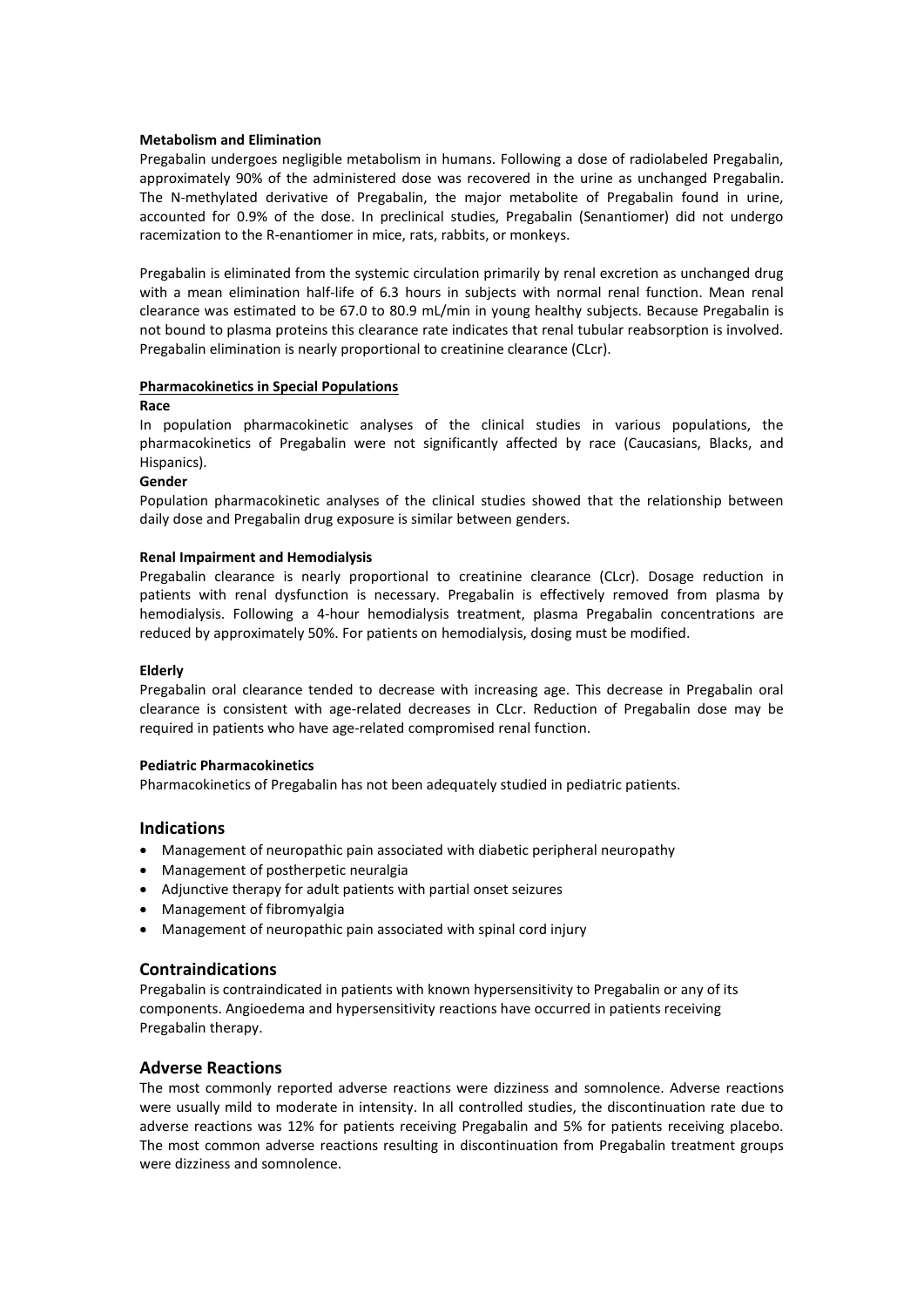In the table below all adverse reactions, which occurred at an incidence greater than placebo and in more than one patient, are listed by class and frequency (very common (≥1/10); common (≥1/100 to <1/10); uncommon (≥1/1,000 to <1/100); rare (≥1/10,000 to <1/1,000); very rare (<1/10,000), not known (cannot be estimated from the available data).

Within each frequency grouping, undesirable effects are presented in order of decreasing seriousness.

The adverse reactions listed may also be associated with the underlying disease and / or concomitant medicinal products.

In the treatment of central neuropathic pain due to spinal cord injury the incidence of adverse reactions in general, CNS adverse reactions and especially somnolence was increased.

Additional reactions reported from post-marketing experience are included in italics in the list below.

| <b>System Organ Class</b>                   | <b>Adverse drug reactions</b>                                                                                                                                                                                                                                                       |  |  |  |  |
|---------------------------------------------|-------------------------------------------------------------------------------------------------------------------------------------------------------------------------------------------------------------------------------------------------------------------------------------|--|--|--|--|
| <b>Infections and infestations</b>          |                                                                                                                                                                                                                                                                                     |  |  |  |  |
| Common                                      | Nasopharyngitis                                                                                                                                                                                                                                                                     |  |  |  |  |
| <b>Blood and lymphatic system disorders</b> |                                                                                                                                                                                                                                                                                     |  |  |  |  |
| Uncommon                                    | Neutropenia                                                                                                                                                                                                                                                                         |  |  |  |  |
| Immune system disorders                     |                                                                                                                                                                                                                                                                                     |  |  |  |  |
| Uncommon                                    | <b>Hypersensitivity</b>                                                                                                                                                                                                                                                             |  |  |  |  |
| Rare                                        | Angioedema, allergic reaction                                                                                                                                                                                                                                                       |  |  |  |  |
| <b>Metabolism and nutrition disorders</b>   |                                                                                                                                                                                                                                                                                     |  |  |  |  |
| Common                                      | Appetite increased                                                                                                                                                                                                                                                                  |  |  |  |  |
| Uncommon                                    | Anorexia, hypoglycaemia                                                                                                                                                                                                                                                             |  |  |  |  |
| <b>Psychiatric disorders</b>                |                                                                                                                                                                                                                                                                                     |  |  |  |  |
| Common                                      | Euphoric mood, confusion, irritability, disorientation, insomnia,<br>libido decreased                                                                                                                                                                                               |  |  |  |  |
| Uncommon                                    | Hallucination, panic attack, restlessness, agitation, depression,<br>depressed mood, elevated mood, aggression, mood swings,<br>depersonalisation, word finding difficulty, abnormal dreams, libido<br>increased, anorgasmia, apathy                                                |  |  |  |  |
| Rare                                        | Disinhibition                                                                                                                                                                                                                                                                       |  |  |  |  |
| Nervous system disorders                    |                                                                                                                                                                                                                                                                                     |  |  |  |  |
| Very Common                                 | Dizziness, somnolence, headache                                                                                                                                                                                                                                                     |  |  |  |  |
| Common                                      | Ataxia, coordination abnormal, tremor, dysarthria, amnesia,<br>memory impairment, disturbance in attention, paraesthesia,<br>hypoaesthesia, sedation, balance disorder, lethargy                                                                                                    |  |  |  |  |
| Uncommon                                    | Syncope, stupor, myoclonus, loss of consciousness, psychomotor<br>hyperactivity, dyskinesia, dizziness postural, intention tremor,<br>nystagmus, cognitive disorder, mental impairment,<br>speech<br>disorder, hyporeflexia, hyperaesthesia, burning sensation, ageusia,<br>malaise |  |  |  |  |
| Rare                                        | Convulsions, parosmia, hypokinesia, dysgraphia                                                                                                                                                                                                                                      |  |  |  |  |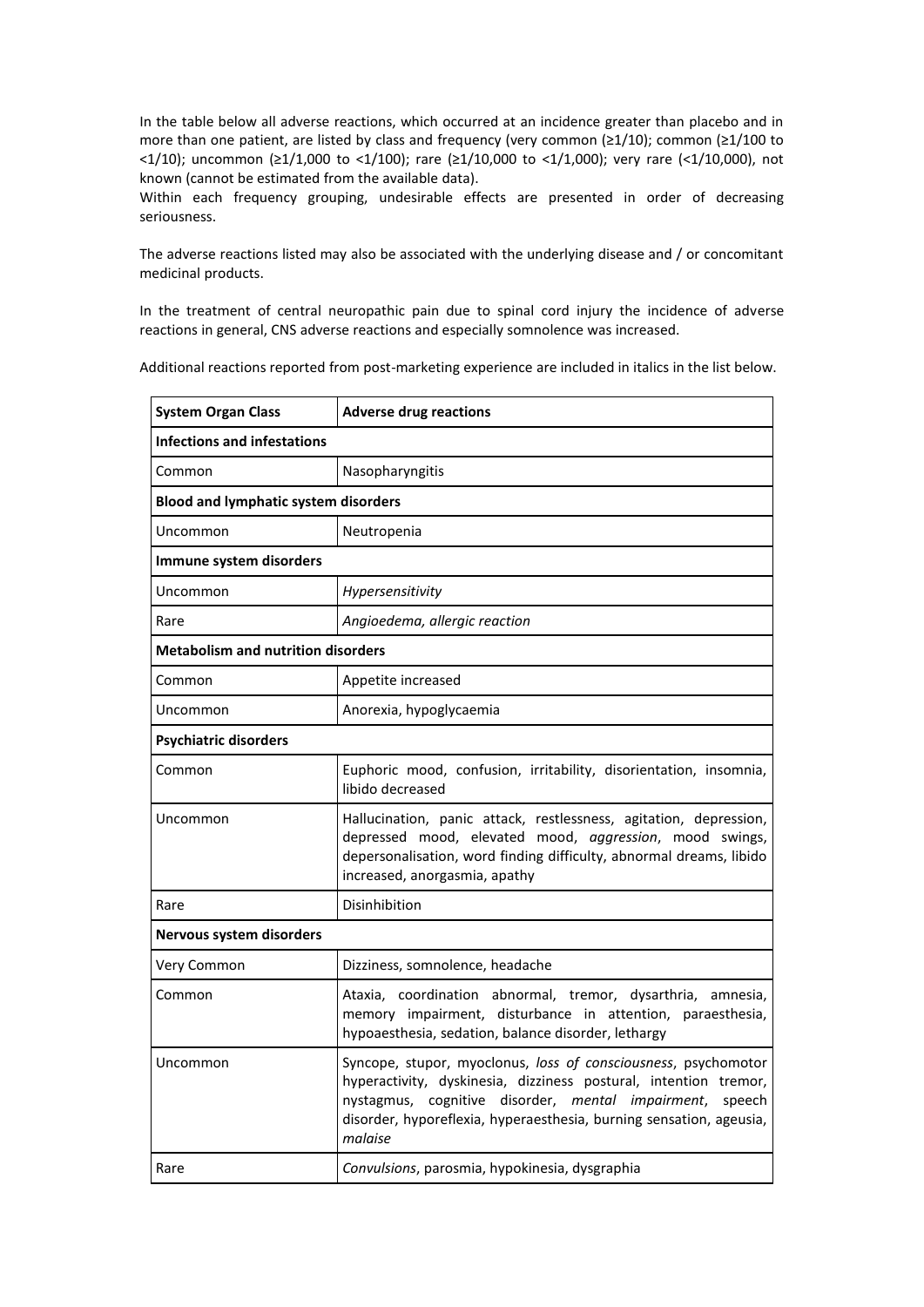| <b>Eye disorders</b>                            |                                                                                                                                                                                             |  |  |  |  |
|-------------------------------------------------|---------------------------------------------------------------------------------------------------------------------------------------------------------------------------------------------|--|--|--|--|
| Common                                          | Vision blurred, diplopia                                                                                                                                                                    |  |  |  |  |
| Uncommon                                        | Peripheral vision loss, visual disturbance, eye swelling, visual field<br>defect, visual acuity reduced, eye pain, asthenopia, photopsia, dry<br>eye, lacrimation increased, eye irritation |  |  |  |  |
| Rare                                            | Vision loss, keratitis, oscillopsia, altered visual depth perception,<br>mydriasis, strabismus, visual brightness                                                                           |  |  |  |  |
| <b>Ear and labyrinth disorders</b>              |                                                                                                                                                                                             |  |  |  |  |
| Common                                          | Vertigo                                                                                                                                                                                     |  |  |  |  |
| Uncommon                                        | Hyperacusis                                                                                                                                                                                 |  |  |  |  |
| <b>Cardiac disorders</b>                        |                                                                                                                                                                                             |  |  |  |  |
| Uncommon                                        | Tachycardia, atrioventricular block first degree, sinus bradycardia,<br>congestive heart failure                                                                                            |  |  |  |  |
| Rare                                            | QT prolongation, sinus tachycardia, sinus arrhythmia                                                                                                                                        |  |  |  |  |
| <b>Vascular disorders</b>                       |                                                                                                                                                                                             |  |  |  |  |
| Uncommon                                        | hypertension, hot flushes, flushing,<br>Hypotension,<br>peripheral<br>coldness                                                                                                              |  |  |  |  |
| Respiratory, thoracic and mediastinal disorders |                                                                                                                                                                                             |  |  |  |  |
| Uncommon                                        | Dyspnoea, epistaxis, cough, nasal congestion, rhinitis, snoring,<br>nasal dryness                                                                                                           |  |  |  |  |
| Rare                                            | Pulmonary oedema, throat tightness,                                                                                                                                                         |  |  |  |  |
| <b>Gastrointestinal disorders</b>               |                                                                                                                                                                                             |  |  |  |  |
| Common                                          | Vomiting, nausea, constipation, diarrhoea, flatulence, abdominal<br>distension, dry mouth                                                                                                   |  |  |  |  |
| Uncommon                                        | Gastrooesophageal reflux<br>salivary<br>disease,<br>hypersecretion,<br>hypoaesthesia oral                                                                                                   |  |  |  |  |
| Rare                                            | Ascites, pancreatitis, swollen tongue, dysphagia                                                                                                                                            |  |  |  |  |
| Skin and subcutaneous tissue disorders          |                                                                                                                                                                                             |  |  |  |  |
| Uncommon                                        | Rash papular, urticaria, hyperhidrosis, pruritus                                                                                                                                            |  |  |  |  |
| Rare                                            | Stevens Johnson syndrome, cold sweat                                                                                                                                                        |  |  |  |  |
| Musculoskeletal and connective tissue disorders |                                                                                                                                                                                             |  |  |  |  |
| Common                                          | Muscle cramp, arthralgia, back pain, pain in limb, cervical spasm                                                                                                                           |  |  |  |  |
| Uncommon                                        | Joint swelling, myalgia, muscle twitching, neck pain, muscle<br>stiffness                                                                                                                   |  |  |  |  |
| Rare                                            | Rhabdomyolysis                                                                                                                                                                              |  |  |  |  |
| <b>Renal and urinary disorders</b>              |                                                                                                                                                                                             |  |  |  |  |
| Uncommon                                        | Urinary incontinence, dysuria                                                                                                                                                               |  |  |  |  |
| Rare                                            | Renal failure, oliguria, urinary retention                                                                                                                                                  |  |  |  |  |
| <b>Reproductive system and breast disorders</b> |                                                                                                                                                                                             |  |  |  |  |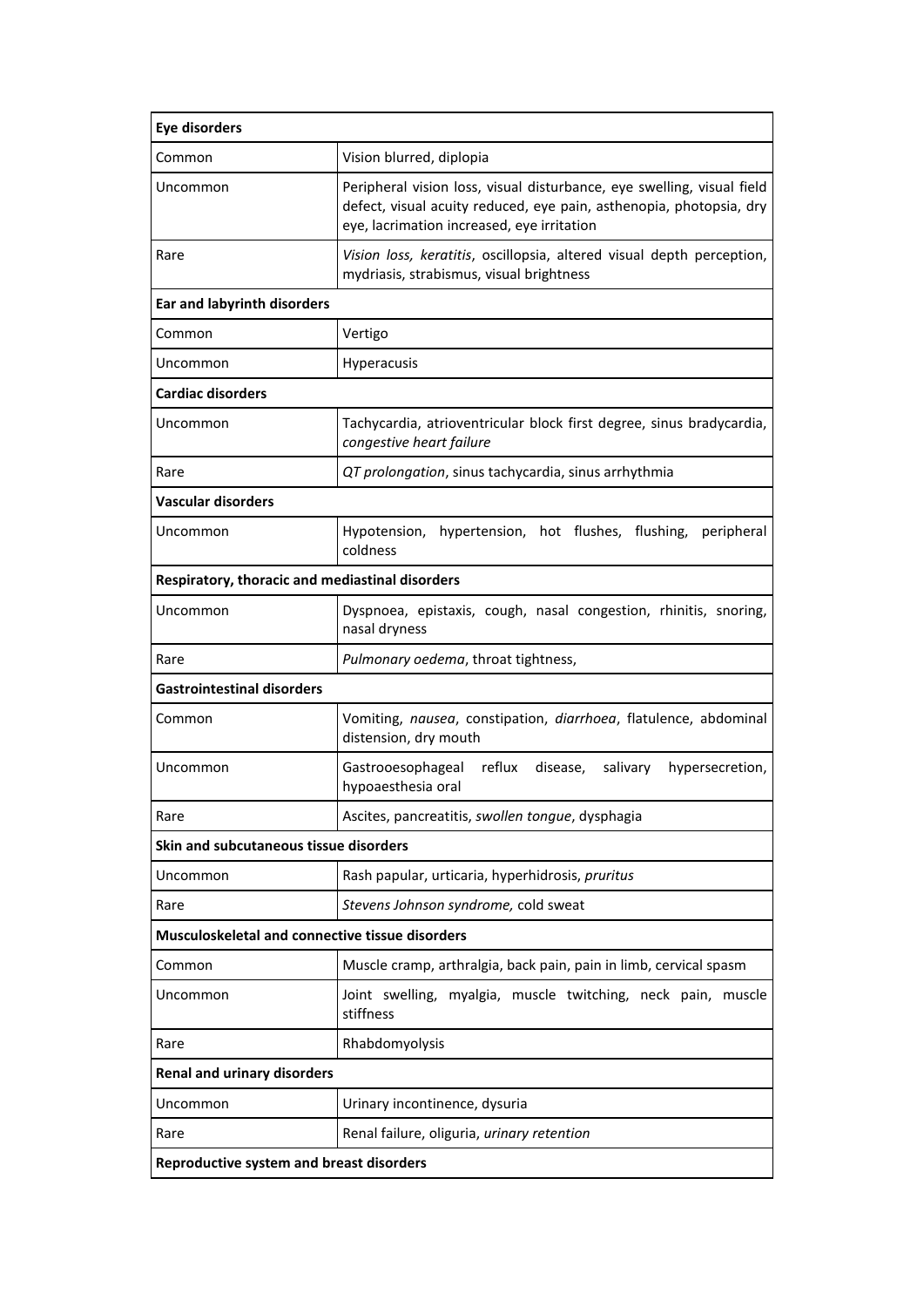| Common                                                      | Erectile dysfunction                                                                                                                                                                                                                                  |  |  |  |  |  |  |
|-------------------------------------------------------------|-------------------------------------------------------------------------------------------------------------------------------------------------------------------------------------------------------------------------------------------------------|--|--|--|--|--|--|
| Uncommon                                                    | Sexual dysfunction, ejaculation delayed, dysmenorrhoea, breast<br>pain                                                                                                                                                                                |  |  |  |  |  |  |
| Rare                                                        | discharge,<br>Amenorrhoea,<br>breast<br>breast<br>enlargement,<br>gynaecomastia                                                                                                                                                                       |  |  |  |  |  |  |
| <b>General disorders and administration site conditions</b> |                                                                                                                                                                                                                                                       |  |  |  |  |  |  |
| Common                                                      | Oedema peripheral, oedema, gait abnormal, fall, feeling drunk,<br>feeling abnormal, fatigue                                                                                                                                                           |  |  |  |  |  |  |
| Uncommon                                                    | Generalised oedema, face oedema, chest tightness, pain, pyrexia,<br>thirst, chills, asthenia                                                                                                                                                          |  |  |  |  |  |  |
| <b>Investigations</b>                                       |                                                                                                                                                                                                                                                       |  |  |  |  |  |  |
| Common                                                      | Weight increased                                                                                                                                                                                                                                      |  |  |  |  |  |  |
| Uncommon                                                    | Blood creatine phosphokinase increased, alanine aminotransferase<br>increased, aspartate aminotransferase increased, blood glucose<br>increased, platelet count decreased, blood creatinine increased,<br>blood potassium decreased, weight decreased |  |  |  |  |  |  |
| Rare                                                        | White blood cell count decreased                                                                                                                                                                                                                      |  |  |  |  |  |  |

After discontinuation of short-term and long-term treatment with Pregabalin withdrawal symptoms have been observed in some patients. The following reactions have been mentioned: insomnia, headache, nausea, anxiety, diarrhoea, flu syndrome, convulsions, nervousness, depression, pain**,** Hyperhidrosis and dizziness. The patient should be informed about this at the start of the treatment.

Concerning discontinuation of long-term treatment of Pregabalin, data suggest that the incidence and severity of withdrawal symptoms may be dose-related.

# **Warnings and Precautions**

## **Diabetic patients**

In accordance with current clinical practice, some diabetic patients who gain weight on Pregabalin treatment may need to adjust hypoglycemic medicinal products.

#### **Hypersensitivity reactions**

There have been reports in the post marketing experience of hypersensitivity reactions, including cases of angioedema. Pregabalin should be discontinued immediately if symptoms of angioedema, such as facial, perioral, or upper airway swelling occur.

#### **Dizziness, somnolence, loss of consciousness, confusion, and mental impairment**

Pregabalin treatment has been associated with dizziness and somnolence, which could increase the occurrence of accidental injury (fall) in the elderly population. There have also been post-marketing reports of loss of consciousness, confusion and mental impairment. Therefore, patients should be advised to exercise caution until they are familiar with the potential effects of the medicinal product.

#### **Vision-related effects**

In controlled trials, a higher proportion of patients treated with Pregabalin reported blurred vision than did patients treated with placebo which resolved in a majority of cases with continued dosing. In the clinical studies where ophthalmologic testing was conducted, the incidence of visual acuity reduction and visual field changes was greater in Pregabalin-treated patients than in placebo-treated patients; the incidence of fundoscopic changes was greater in placebo-treated patients.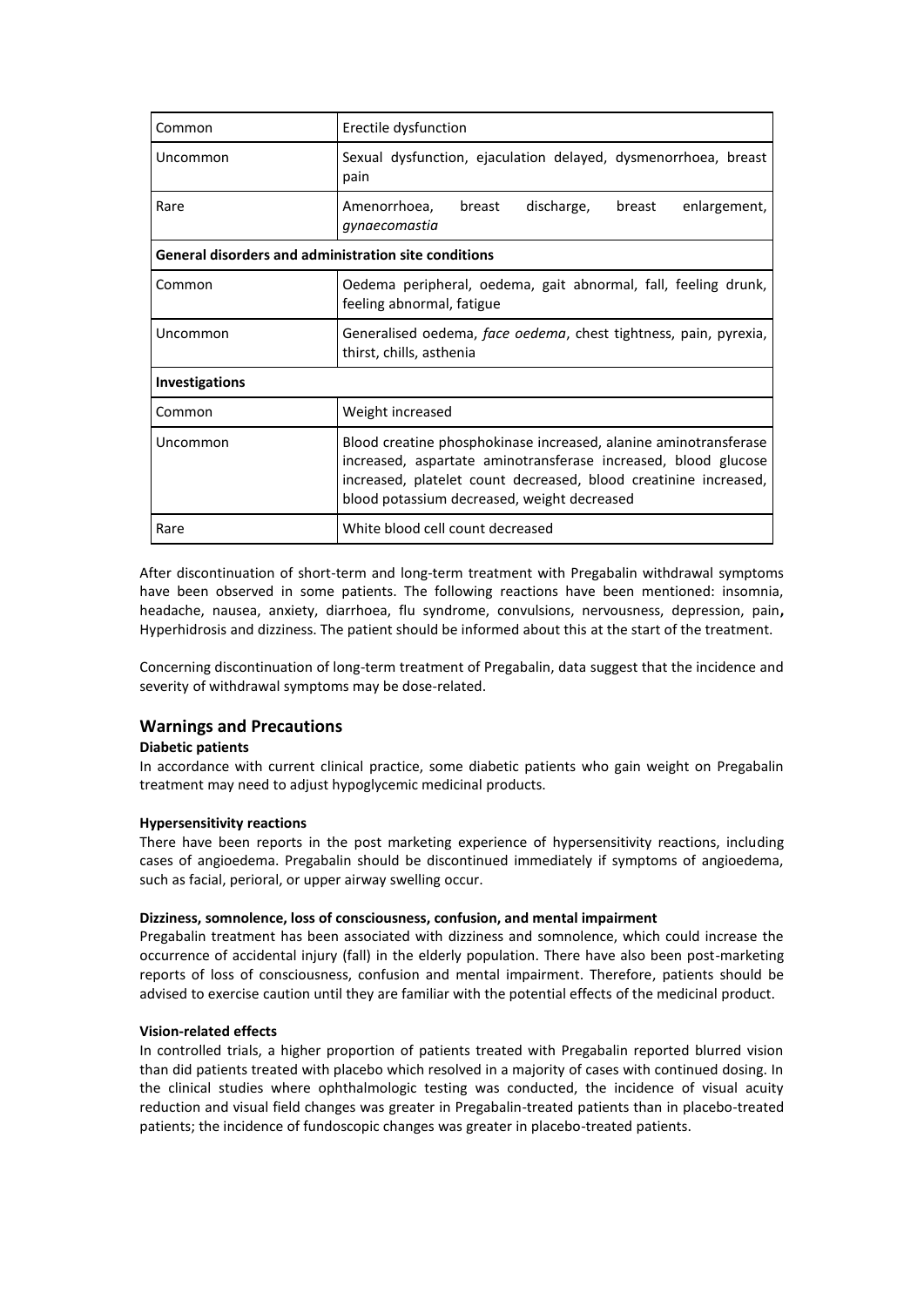In the post-marketing experience, visual adverse reactions have also been reported, including loss of vision, visual blurring or other changes of visual acuity, many of which were transient. Discontinuation of Pregabalin may result in resolution or improvement of these visual symptoms.

## Renal failure

Cases of renal failure have been reported and in some cases discontinuation of Pregabalin did show reversibility of this adverse reaction.

## **Withdrawal of concomitant antiepileptic medicinal products**

There are insufficient data for the withdrawal of concomitant antiepileptic medicinal products, once seizure control with Pregabalin in the add-on situation has been reached, in order to reach monotherapy on Pregabalin.

#### **Withdrawal symptoms**

After discontinuation of short-term and long-term treatment with Pregabalin withdrawal symptoms have been observed in some patients. The following events have been mentioned: insomnia, headache, nausea, anxiety, diarrhoea, flu syndrome, nervousness, depression, pain**,** convulsion, Hyperhidrosis and dizziness. The patient should be informed about this at the start of the treatment. Convulsions, including status epilepticus and grand mal convulsions, may occur during Pregabalin use or shortly after discontinuing Pregabalin.

Concerning discontinuation of long-term treatment of Pregabalin, data suggest that the incidence and severity of withdrawal symptoms may be dose-related.

#### **Congestive heart failure**

There have been post-marketing reports of congestive heart failure in some patients receiving Pregabalin. These reactions are mostly seen in elderly cardiovascular compromised patients during Pregabalin treatment for a neuropathic indication. Pregabalin should be used with caution in these patients. Discontinuation of Pregabalin may resolve the reaction.

#### **Treatment of central neuropathic pain due to spinal cord injury**

In the treatment of central neuropathic pain due to spinal cord injury the incidence of adverse reactions in general, central nervous system adverse reactions and especially somnolence was increased. This may be attributed to an additive effect due to concomitant medicinal products (e.g. anti-spasticity agents) needed for this condition. This should be considered when prescribing Pregabalin in this condition.

#### **Suicidal ideation and behavior**

Suicidal ideation and behavior have been reported in patients treated with anti-epileptic agents in several indications. A meta-analysis of randomized placebo controlled studies of anti-epileptic drugs has also shown a small increased risk of suicidal ideation and behavior. The mechanism of this risk is not known and the available data do not exclude the possibility of an increased risk for Pregabalin.

Therefore patients should be monitored for signs of suicidal ideation and behaviors and appropriate treatment should be considered. Patients (and caregivers of patients) should be advised to seek medical advice should signs of suicidal ideation or behavior emerge.

#### **Reduced lower gastrointestinal tract function**

There are post-marketing reports of events related to reduced lower gastrointestinal tract function (e.g., intestinal obstruction, paralytic ileus, constipation) when Pregabalin was co-administered with medications that have the potential to produce constipation, such as opioid analgesics. When Pregabalin and opioids will be used in combination, measures to prevent constipation may be considered (especially in female patients and elderly).

#### **Abuse potential**

Cases of abuse have been reported. Caution should be exercised in patients with a history of substance abuse and the patient should be monitored for symptoms of Pregabalin abuse.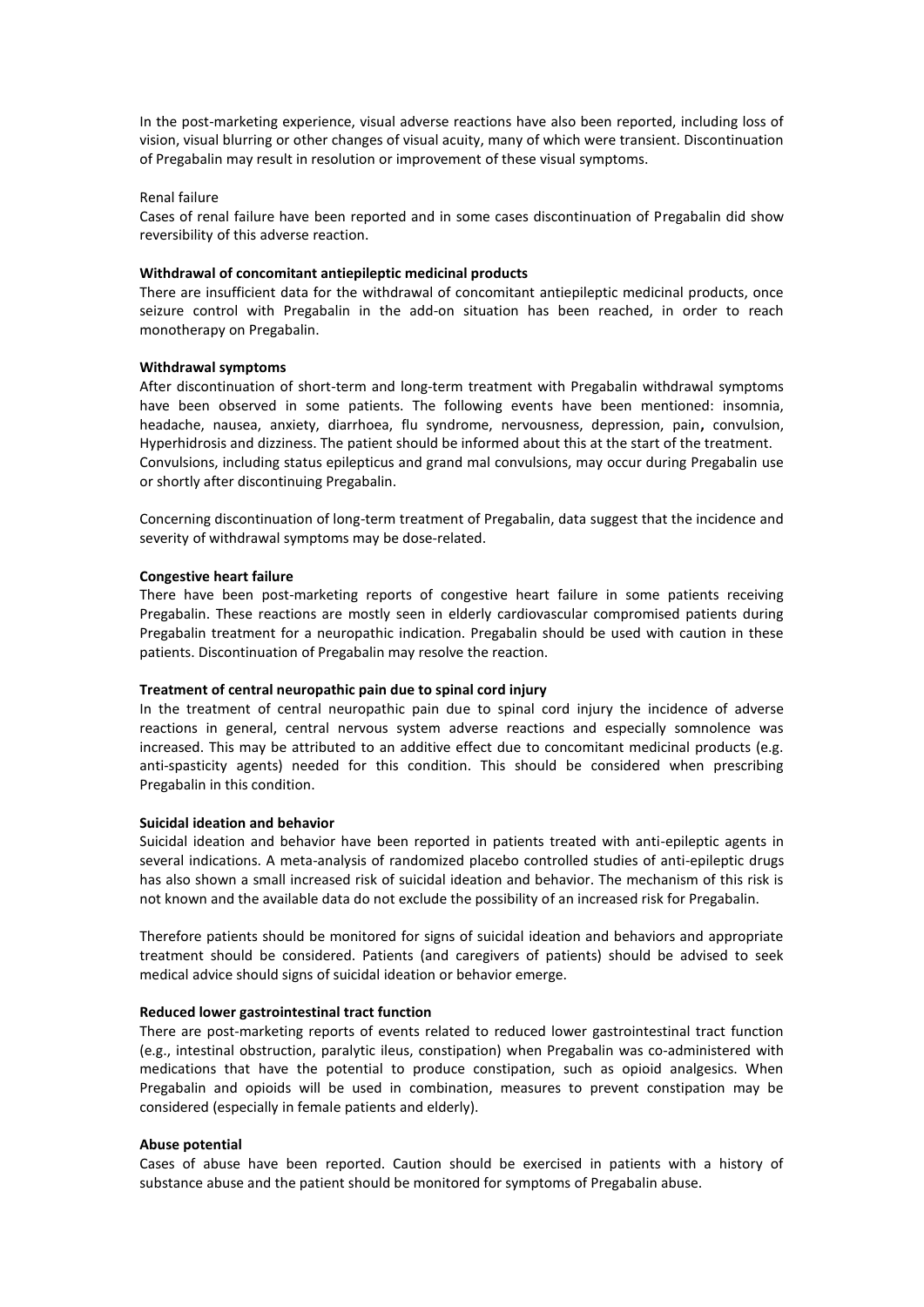## **Encephalopathy**

Cases of encephalopathy have been reported, mostly in patients with underlying conditions that may precipitate encephalopathy.

#### **Pregnancy**

#### *Category C*

Animal reproduction studies have shown an adverse effect on the fetus and there are no adequate and well-controlled studies in humans, but potential benefits may warrant use of the drug in pregnant women despite potential risks.

#### **Labor and Delivery**

The effects of Pregabalin on labor and delivery in pregnant women are unknown. In the prenatalpostnatal study in rats, Pregabalin prolonged gestation and induced dystocia at exposures ≥ 50 times the mean human exposure (AUC (0–24) of 123  $\mu$ g•hr/mL) at the maximum recommended clinical dose of 600 mg/day.

#### **Nursing Mothers**

It is not known if Pregabalin is excreted in human milk; it is, however, present in the milk of rats. Because many drugs are excreted in human milk, and because of the potential for tumorigenicity shown for Pregabalin in animal studies, decide whether to discontinue nursing or to discontinue the drug, taking into account the importance of the drug to the mother.

#### **Pediatric Use**

The safety and efficacy of Pregabalin in pediatric patients have not been established.

In studies in which Pregabalin (50 to 500 mg/kg) was orally administered to young rats from early in the postnatal period (Postnatal Day 7) through sexual maturity, neurobehavioral abnormalities (deficits in learning and memory, altered locomotor activity, decreased auditory startle responding and habituation) and reproductive impairment (delayed sexual maturation and decreased fertility in males and females) were observed at doses  $\geq$  50 mg/kg. The neurobehavioral changes of acoustic startle persisted at ≥ 250 mg/kg and locomotor activity and water maze performance at ≥ 500 mg/kg in animals tested after cessation of dosing and, thus, were considered to represent long-term effects. The low effect dose for developmental neurotoxicity and reproductive impairment in juvenile rats (50 mg/kg) was associated with a plasma Pregabalin exposure (AUC) approximately equal to human exposure at the maximum recommended dose of 600 mg/day. A no-effect dose was not established.

#### **Geriatric Use**

No overall differences in safety and efficacy were observed between these patients and younger patients.

Pregabalin is known to be substantially excreted by the kidney, and the risk of toxic reactions to Pregabalin may be greater in patients with impaired renal function. Because Pregabalin is eliminated primarily by renal excretion, adjust the dose for elderly patients with renal impairment

## **Drug Interactions**

# **In Vitro Studies**

Pregabalin, at concentrations that were, in general, 10-times those attained in clinical trials, does not inhibit human CYP1A2, CYP2A6, CYP2C9, CYP2C19, CYP2D6, CYP2E1, and CYP3A4 enzyme systems. In vitro drug interaction studies demonstrate that Pregabalin does not induce CYP1A2 or CYP3A4 activity. Therefore, an increase in the metabolism of coadministered CYP1A2 substrates (e.g. theophylline, caffeine) or CYP 3A4 substrates (e.g., midazolam, testosterone) is not anticipated.

#### **In Vivo Studies**

The drug interaction studies described in this section were conducted in healthy adults, and across various patient populations.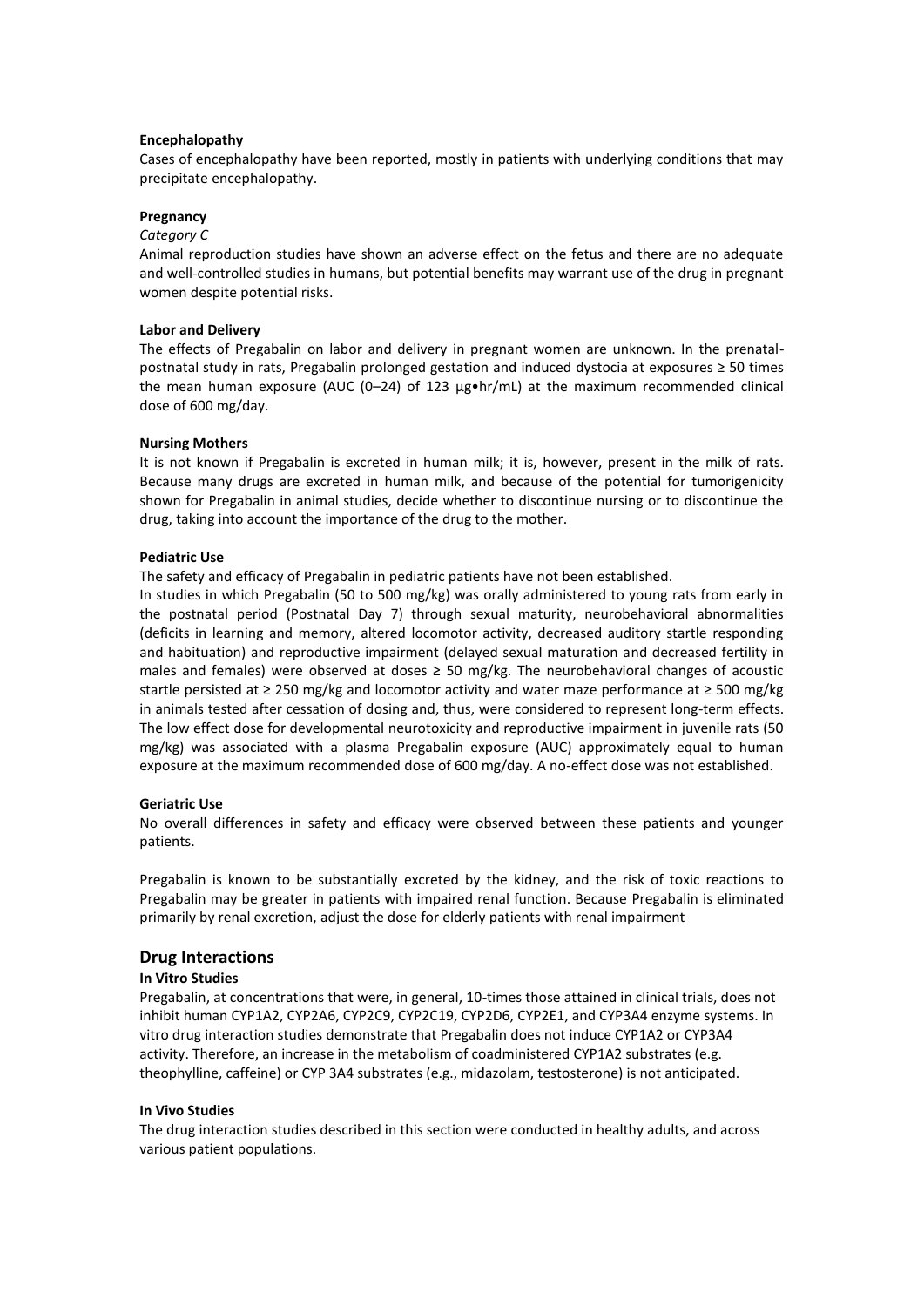## **Gabapentin**

The pharmacokinetic interactions of Pregabalin and gabapentin were investigated in 12 healthy subjects following concomitant single-dose administration of 100-mg Pregabalin and 300-mg gabapentin and in 18 healthy subjects following concomitant multiple-dose administration of 200-mg Pregabalin every 8 hours and 400-mg gabapentin every 8 hours. Gabapentin pharmacokinetics following single-and multiple-dose administration was unaltered by Pregabalin coadministration. The extent of Pregabalin absorption was unaffected by gabapentin coadministration, although there was a small reduction in rate of absorption.

## **Oral Contraceptive**

Pregabalin coadministration (200 mg three times a day) had no effect on the steady-state pharmacokinetics of norethindrone and ethinyl estradiol (1 mg/35 μg, respectively) in healthy subjects.

## **Lorazepam**

Multiple-dose administration of Pregabalin (300 mg twice a day) in healthy subjects had no effect on the rate and extent of lorazepam single-dose pharmacokinetics and single-dose administration of lorazepam (1 mg) had no effect on the steady-state pharmacokinetics of Pregabalin.

## **Oxycodone**

Multiple-dose administration of Pregabalin (300 mg twice a day) in healthy subjects had no effect on the rate and extent of oxycodone single-dose pharmacokinetics. Single-dose administration of oxycodone (10 mg) had no effect on the steady-state pharmacokinetics of Pregabalin.

## **Ethanol**

Multiple-dose administration of Pregabalin (300 mg twice a day) in healthy subjects had no effect on the rate and extent of ethanol single-dose pharmacokinetics and single-dose administration of ethanol (0.7 g/kg) had no effect on the steady-state pharmacokinetics of Pregabalin.

# **Phenytoin, carbamazepine, valproic acid, and lamotrigine**

Steady-state trough plasma concentrations of phenytoin, carbamazepine and carbamazepine 10, 11 epoxide, valproic acid, and lamotrigine were not affected by concomitant Pregabalin (200 mg three times a day) administration.

Population pharmacokinetic analyses in patients treated with Pregabalin and various concomitant medications suggest the following:

| <b>Therapeutic class</b>                                                                                                                         | Specific concomitant drug studied                                                     |  |  |  |  |
|--------------------------------------------------------------------------------------------------------------------------------------------------|---------------------------------------------------------------------------------------|--|--|--|--|
| Concomitant drug has no effect on the pharmacokinetics of Pregabalin                                                                             |                                                                                       |  |  |  |  |
| Hypoglycemics                                                                                                                                    | Glyburide, insulin, metformin                                                         |  |  |  |  |
| <b>Diuretics</b>                                                                                                                                 | Furosemide                                                                            |  |  |  |  |
| Antiepileptic Drugs                                                                                                                              | Tiagabine                                                                             |  |  |  |  |
| Concomitant drug has no effect on the pharmacokinetics of Pregabalin and<br>Pregabalin has no effect on the pharmacokinetics of concomitant drug |                                                                                       |  |  |  |  |
| Antiepileptic Drugs                                                                                                                              | Carbamazepine, lamotrigine,<br>phenobarbital, phenytoin, topiramate,<br>valproic acid |  |  |  |  |

# **Dosage and Administration**

Pregabalin is given orally with or without food.

When discontinuing Pregabalin, taper gradually over a minimum of 1 week.

#### **Neuropathic Pain Associated With Diabetic Peripheral Neuropathy**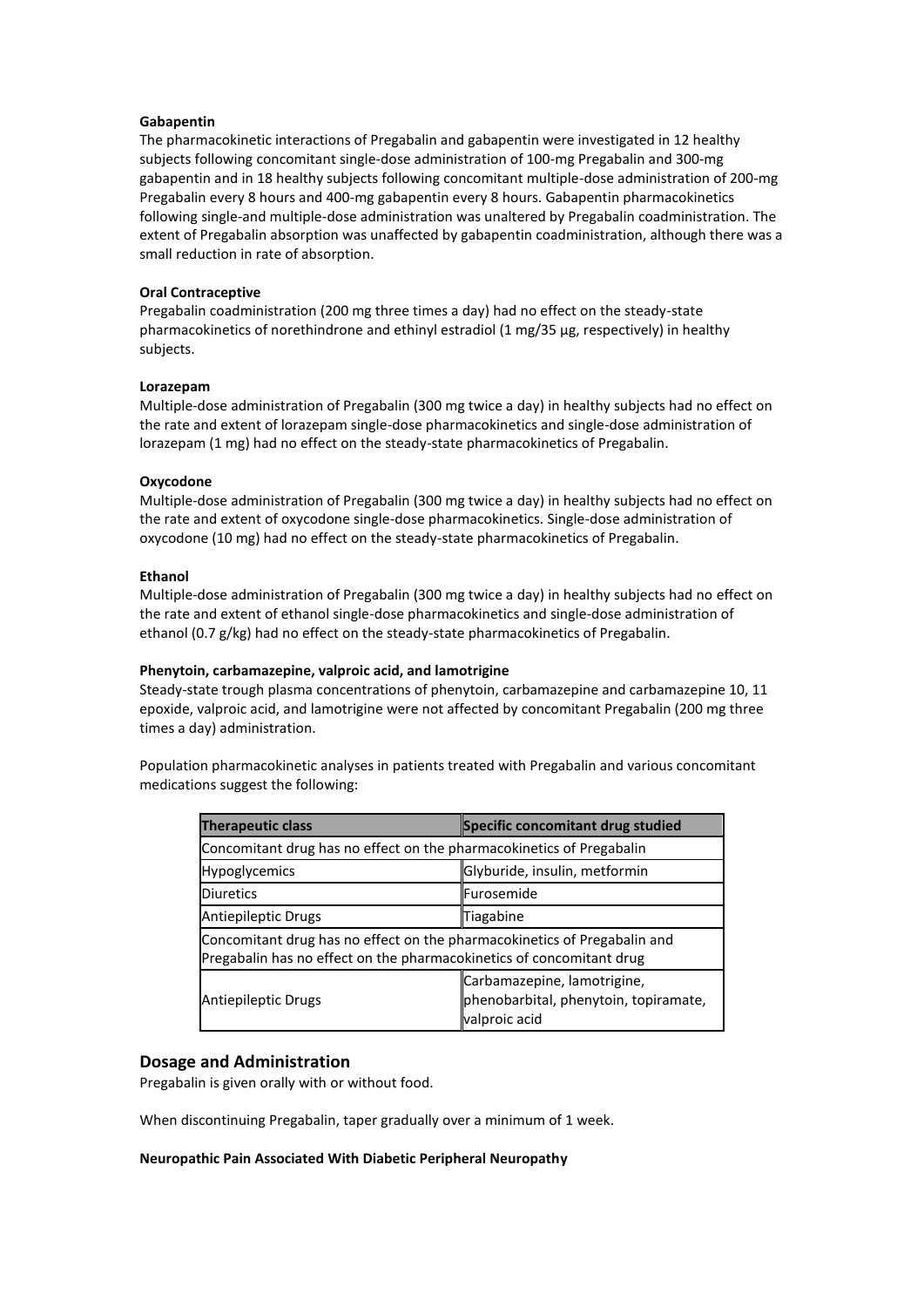The maximum recommended dose of Pregabalin is 300 mg/day in patients with creatinine clearance of at least 60 mL/min. Begin dosing at 75 mg tow times a day (150 mg/day). The dose may be increased to 300 mg/day within 1 week based on efficacy and tolerability. Because Pregabalin is eliminated primarily by renal excretion, adjust the dose in patients with reduced renal function.

Although Pregabalin was also studied at 600 mg/day, there is no evidence that this dose confers additional significant benefit and this dose was less well tolerated. In view of the dose-dependent adverse reactions, treatment with doses above 300 mg/day is not recommended.

### **Postherpetic Neuralgia**

The recommended dose of Pregabalin is 75 to 150 mg two times a day (150 to 300 mg/day) in patients with creatinine clearance of at least 60 mL/min. Begin dosing at 75 mg two times a day (150 mg/day). The dose may be increased to 300 mg/day within 1 week based on efficacy and tolerability. Because Pregabalin is eliminated primarily by renal excretion, adjust the dose in patients with reduced renal function.

Patients who do not experience sufficient pain relief following 2 to 4 weeks of treatment with 300 mg/day, and who are able to tolerate Pregabalin, may be treated with up to 300 mg two times a day (600 mg/day). In view of the dose-dependent adverse reactions and the higher rate of treatment discontinuation due to adverse reactions, reserve dosing above 300 mg/day for those patients who have on-going pain and are tolerating 300 mg daily.

#### **Adjunctive Therapy for Adult Patients with Partial Onset Seizures**

Pregabalin at doses of 150 to 600 mg/day has been shown to be effective as adjunctive therapy in the treatment of partial onset seizures in adults. Both the efficacy and adverse event profiles of Pregabalin have been shown to be dose-related. Administer the total daily dose in two or three divided doses. In general, it is recommended that patients be started on a total daily dose no greater than 150 mg/day (75 mg two times a day). Based on individual patient response and tolerability, the dose may be increased to a maximum dose of 600 mg/day.

Because Pregabalin is eliminated primarily by renal excretion, adjust the dose in patients with reduced renal function. The effect of dose escalation rate on the tolerability of Pregabalin has not been formally studied.

The efficacy of add-on Pregabalin in patients taking gabapentin has not been evaluated in controlled trials. Consequently, dosing recommendations for the use of Pregabalin with gabapentin cannot be offered.

#### **Management of Fibromyalgia**

The recommended dose of Pregabalin for fibromyalgia is 300 to 450 mg/day. Begin dosing at 75 mg two times a day (150 mg/day). The dose may be increased to 150 mg two times a day (300 mg/day) within 1 week based on efficacy and tolerability. Patients who do not experience sufficient benefit with 300 mg/day may be further increased to 450 mg/day. Although Pregabalin was also studied at 600 mg/day, there is no evidence that this dose confers additional benefit and this dose was less well tolerated. In view of the dose-dependent adverse reactions, treatment with doses above 450 mg/day is not recommended. Because Pregabalin is eliminated primarily by renal excretion, adjust the dose in patients with reduced renal function.

#### **Neuropathic Pain Associated With Spinal Cord Injury**

The recommended dose range of Pregabalin for the treatment of neuropathic pain associated with spinal cord injury is 150 to 600 mg/day. The recommended starting dose is 75 mg two times a day (150 mg/day). The dose may be increased to 150 mg two times a day (300 mg/day) within 1 week based on efficacy and tolerability. Patients who do not experience sufficient pain relief after 2 to 3 weeks of treatment with 150 mg two times a day and who tolerate Pregabalin may be treated with up to 300 mg two times a day. Because Pregabalin is eliminated primarily by renal excretion, adjust the dose in patients with reduced renal function.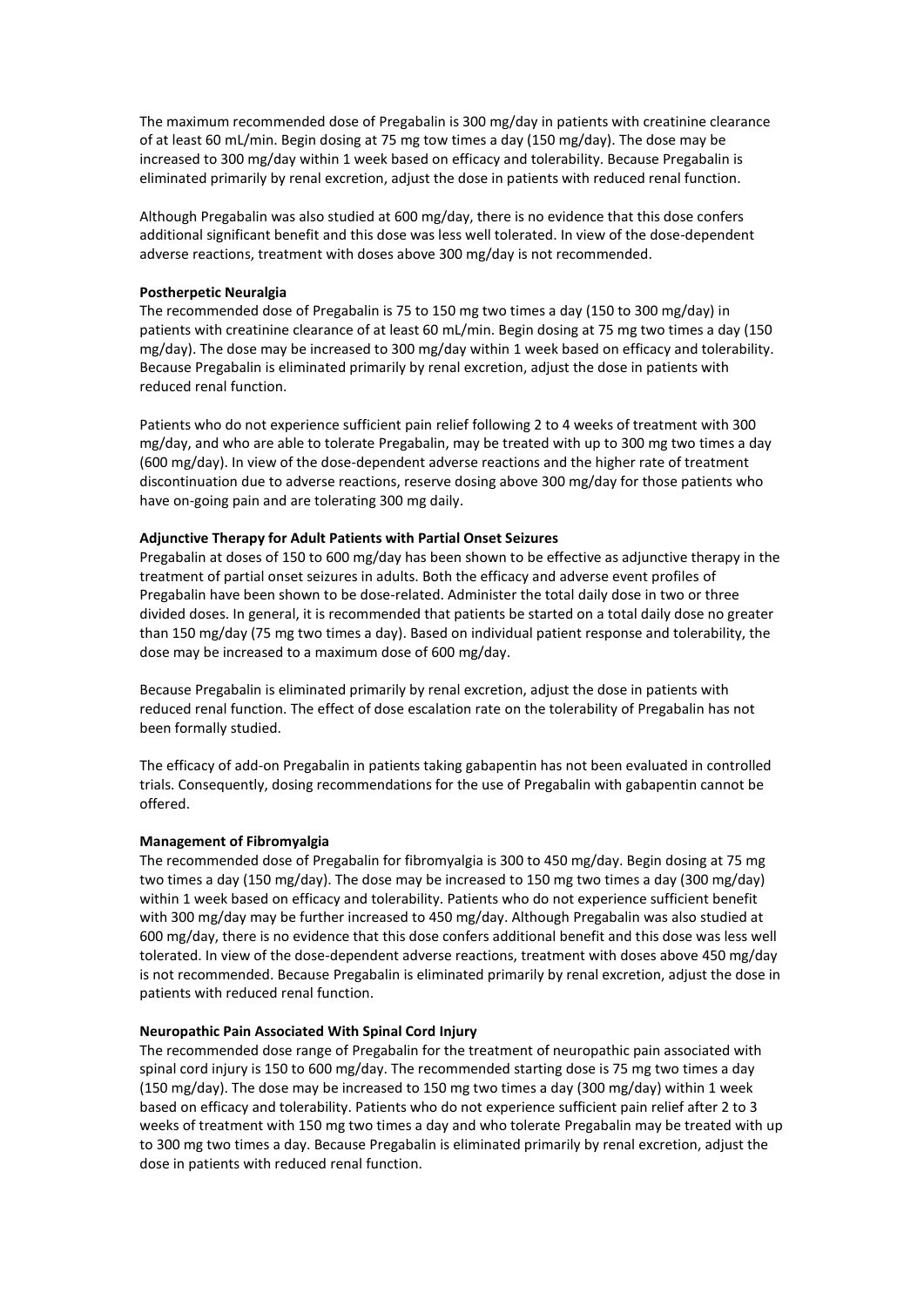## **Patients with Renal Impairment**

In view of dose-dependent adverse reactions and since Pregabalin is eliminated primarily by renal excretion, adjust the dose in patients with reduced renal function. Base the dose adjustment in patients with renal impairment on creatinine clearance (CLcr), as indicated in Table. To use this dosing table, an estimate of the patient's CLcr in mL/min is needed. CLcr in mL/min may be estimated from serum creatinine (mg/dL) determination using the Cockcroft and Gault equation:

| <b>Males:</b>  | (weight in kg) $x(140 - age)$         |  |  |  |
|----------------|---------------------------------------|--|--|--|
|                | $(72)$ x serum creatinine (mg/100 mL) |  |  |  |
| <b>Females</b> | $(0.85)$ x (above value)              |  |  |  |

Next, refer to the Dosage and Administration section to determine the recommended total daily dose based on indication, for a patient with normal renal function (CLcr ≥ 60 mL/min). Then refer to the Table below to determine the corresponding renal adjusted dose.

(For example: A patient initiating Pregabalin therapy for postherpetic neuralgia with normal renal function (CLcr ≥ 60 mL/min), receives a total daily dose of 150 mg/day Pregabalin. Therefore, a renal impaired patient with a CLcr of 50 mL/min would receive a total daily dose of 75 mg/day Pregabalin administered in two or three divided doses.)

For patients undergoing hemodialysis, adjust the Pregabalin daily dose based on renal function. In addition to the daily dose adjustment, administer a supplemental dose immediately following every 4 hour hemodialysis treatment (see Table).

| <b>Creatinine</b><br><b>Clearance (CLcr)</b><br>(mL/min)                                          |           | Total Pregabalin Daily Dose (mg/day)* |           |     |                   |  |
|---------------------------------------------------------------------------------------------------|-----------|---------------------------------------|-----------|-----|-------------------|--|
| $\geq 60$                                                                                         | 150       | 300                                   | 450       | 600 | <b>BID or TID</b> |  |
| $30 - 60$                                                                                         | 75        | 150                                   | 225       | 300 | <b>BID or TID</b> |  |
| $15 - 30$                                                                                         | $25 - 50$ | 75                                    | 100-150   | 150 | QD or BID         |  |
| $15$                                                                                              | 25        | $25 - 50$                             | $50 - 75$ | 75  | <b>IQD</b>        |  |
| * Total daily dose (mg/day) should be divided as indicated by dose regimen to provide<br>mg/dose. |           |                                       |           |     |                   |  |

**Pregabalin Dosage Adjustment Based on Renal Function**

## **Use in Hepatic Impairment**

No dosage adjustment is required for patients with hepatic impairment

#### **Use in Children and Adolescents (<18 years)**

The safety and effectiveness of Pregabalin has not been established in patients below the age of 18 years, with either epilepsy or neuropathic pain.

## **Use in the Elderly (>65 years)**

No dosage adjustment is necessary for elderly patients unless their renal function is compromised.

#### **Overdosage**

## **Signs, Symptoms and Laboratory Findings of Acute Overdosage in Humans**

There is limited experience with overdose of Pregabalin. The highest reported accidental overdose of Pregabalin during the clinical development program was 8000 mg, and there were no notable clinical consequences.

#### **Treatment or Management of Overdose**

There is no specific antidote for overdose with Pregabalin. If indicated, elimination of unabsorbed drug may be attempted by emesis or gastric lavage; observe usual precautions to maintain the airway. General supportive care of the patient is indicated including monitoring of vital signs and observation